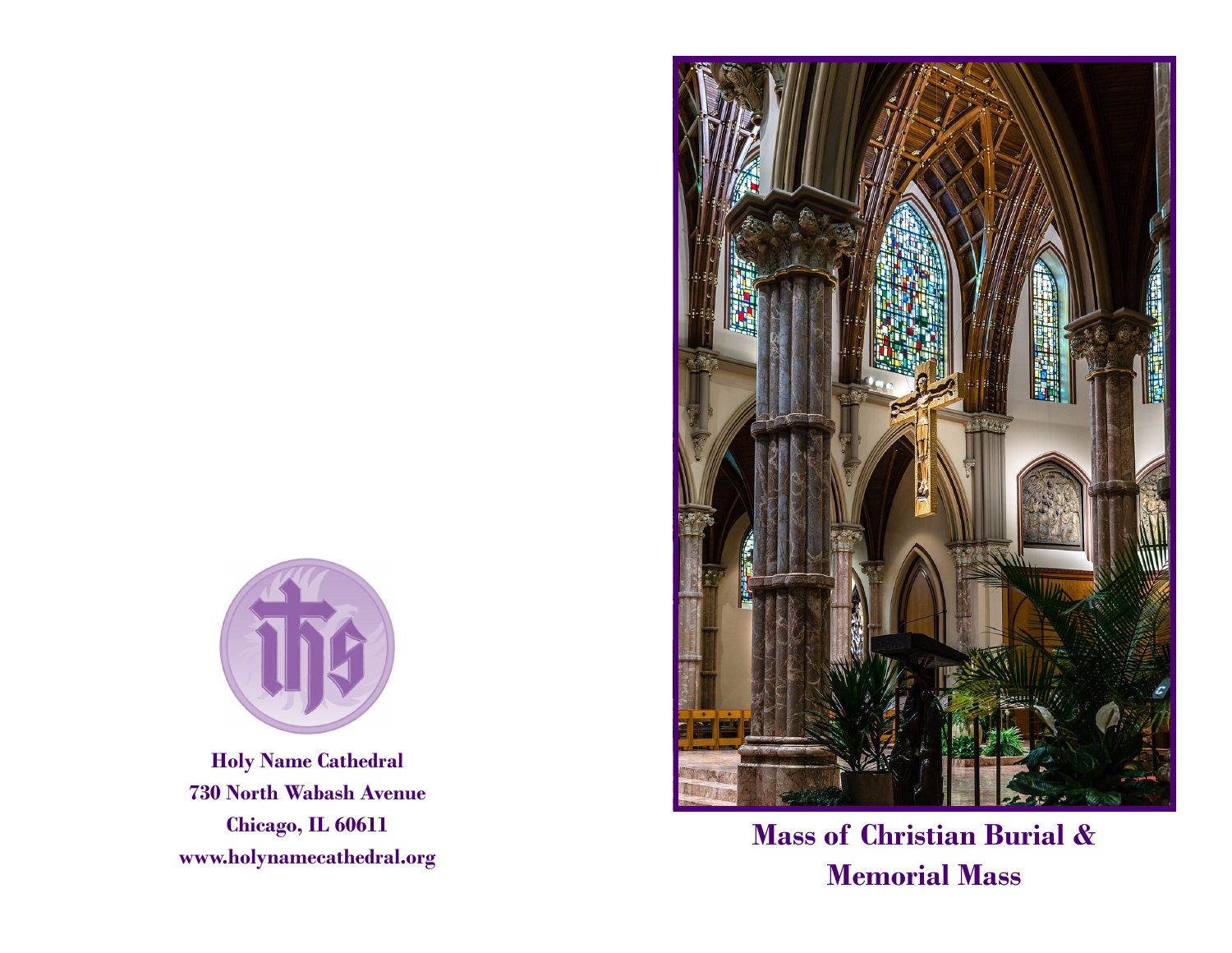Holy Name Cathedral

Dear Friends,

On behalf of the parish and staff of Holy Name Cathedral, we extend our prayerful support on the death of someone you loved and cherished.

The information that follows may be a guide for you as you begin to make funeral arrangements. Our staff is prepared to assist you in planning a reverent Mass of Christian Burial or a Memorial Mass.

Be assured of our prayers and support!

-*The Staff of Holy Name Cathedral*



# *General Information*

# **Liturgy**

The Director of Pastoral Care will work with you and your family in preparing all of the details of the Liturgy.

## **Music**

It is our policy that music is provided by the musicians of Holy Name Cathedral.

# **Visitation**

Visitation may occur in the Chapel or the Cathedral an hour prior to the Mass of Christian Burial.

# *Music Selections*

*Opening Hymn* Amazing Grace Be Not Afraid Blest Are They Here I Am, Lord How Great Thou Art For All the Saints Prayer of St. Francis Morning Has Broken O God, Our Help in Ages Past On Eagle's Wings

## *Offertory Hymn*

Ave Maria (Schubert) Be Not Afraid Hosea I Have Loved You Nada Te Turbe Pie Jesu Prayer of St. Francis Precious Lord, Take My Hand There is a Balm in Gilead

*Communion Hymn* Draw Near Eat this Bread Eye Has Not Seen I Am the Bread of Life One Bread, One Body Panis Angelicus The King of Love You Are Mine We Remember

# *Closing Hymn*

Amazing Grace For All the Saints Holy God, We Praise Thy Name How Great Thou Art I Heard The Voice of Jesus Say I Know That My Redeemer Lives Joyful, Joyful We Adore You Lord of All Hopefulness On Eagle's Wings Sing With All the Saints in Glory What Wondrous Love is This Ye Watchers and Ye Holy Ones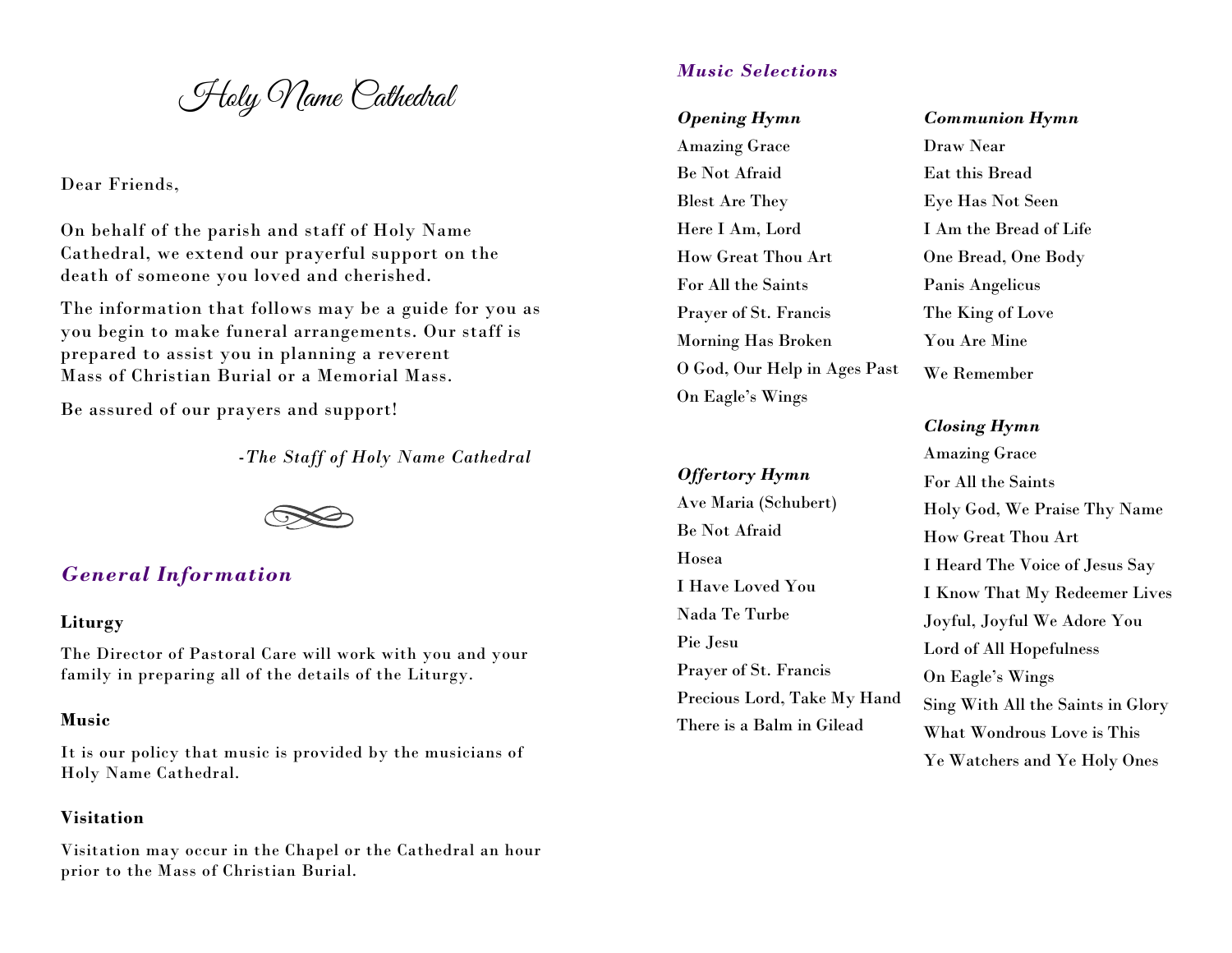# *Gospel Readings*

Matthew 5:1 -12a *The Beatitudes*

Matthew 11:25 -30 *Come to me . . . and I will give you rest*

Matthew 25:31 -46 C*ome, you whom my Father has blessed*

Mark 15:33 -39 *My God, my God, why have you forsaken me?*

Luke 7:11 -17 *Young man, I say to you, arise*

Luke 23:33 -43 *Today you will be with me in paradise*

John 5:24 -29 *Whoever hears my word and believes has passed from* …

John 6:37 -40 *All who believe in the Son will have eternal life*

John 6:51 -58 *All who eat this bread will live forever....*

John 11:17 -27 *I am the resurrection and the life*

John 11:32 -45 *Lazarus, come out*

John 12:23 -28 *If a grain of wheat falls on the ground and dies*

John 14:1 - 6 *There are many rooms in my Father's house*

John 17:24 -26 *Father, I want those you have given me to be with me...*

## **Eulogies**

Often times family members and friends may like to share a few words of reflection. It is best that these be presented at the funeral home visitation, the cemetery or the luncheon that follows. In accord with Archdiocesan policy only one eulogy is allowed at the Liturgy. It should be no longer than three minutes in length and should be submitted before the Liturgy.

# **Cremation**

The Church asks that the cremated remains of the individual be buried or interred as soon as possible after the Liturgy. Urns containing cremated remains may be brought to the church for placement in the same location where a casket would be placed.

#### **Parking**

Due to a large number of events that take place on our campus and at the Archdiocese, parking is only available during the Mass of Christian Burial or Memorial Mass.

#### **Fees**

Music Fee: \$300 Cathedral Fee: \$300 Visitation (Additional day): \$800

# **Contact Information**

Julie Berggren, Director of Pastoral Care jberggren@holynamecathedral.org 312 -573 -4427